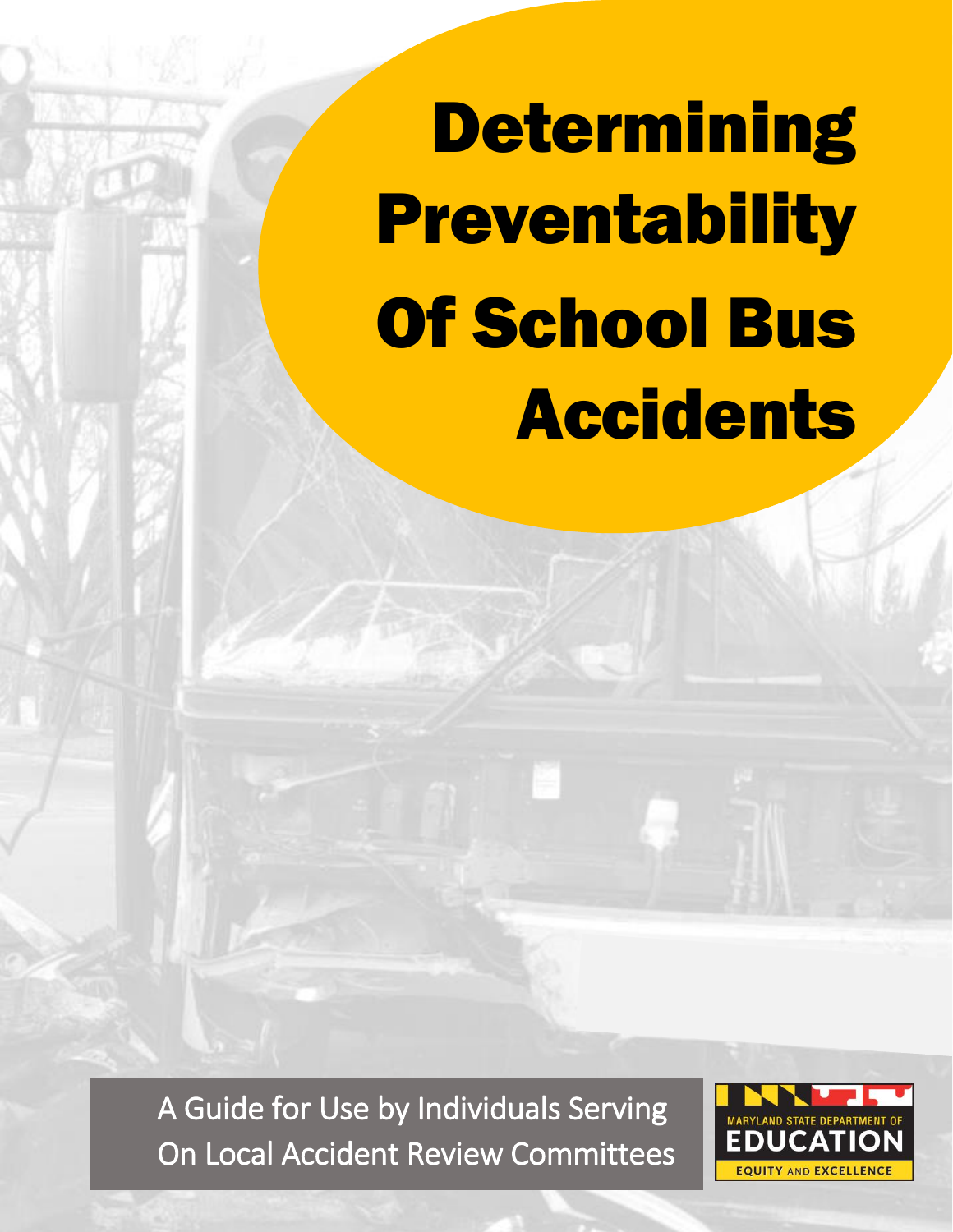### Maryland State Board of Education

| Brigadier General Warner I. Sumpter (Ret.) (President) | 2021 |
|--------------------------------------------------------|------|
| Jean C. Halle (Vice President)                         | 2023 |
| Gail H. Bates                                          | 2023 |
| <b>Clarence C. Crawford</b>                            | 2022 |
| Charles R. Dashiell, Jr., Esq.                         | 2023 |
| Vermelle D. Greene, Ph.D.                              | 2022 |
| Justin M. Hartings, Ph.D.                              | 2020 |
| Rose Maria Li, MBA, Ph.D.                              | 2021 |
| Joan A. Mele-McCarthy, Ph.D.                           | 2021 |
| <b>Michael D. Phillips</b>                             | 2020 |
| David M. Steiner, Ph.D.                                | 2020 |
| Noureen A. Badwi (Student)                             | 2020 |

#### Dr. Karen B. Salmon

Secretary-Treasurer of the Board State Superintendent of Schools

#### Dr. Sylvia Lawson

Deputy State Superintendent of Schools

#### Gabriel Rose

State Director of Pupil Transportation

The Maryland State Department of Education does not discriminate on the basis of age, ancestry/national origin, color, disability, gender identity/expression, marital status, race, religion, sex, or sexual orientation in matters affecting employment or in providing access to programs and activities and provides equal access to the Boy Scouts and other designated youth groups.

For Inquiries related to Department policy, please contact:

Agency Equity Officer Equity Assurance & Compliance Office Office of the Deputy State Superintendent for Finance and Administration Maryland State Department of Education 200 West Baltimore Street, Baltimore, MD 21201-2595 410-767-0426 - Voice 410-767-0431 – Fax 410-333-6442 - TTY/TDD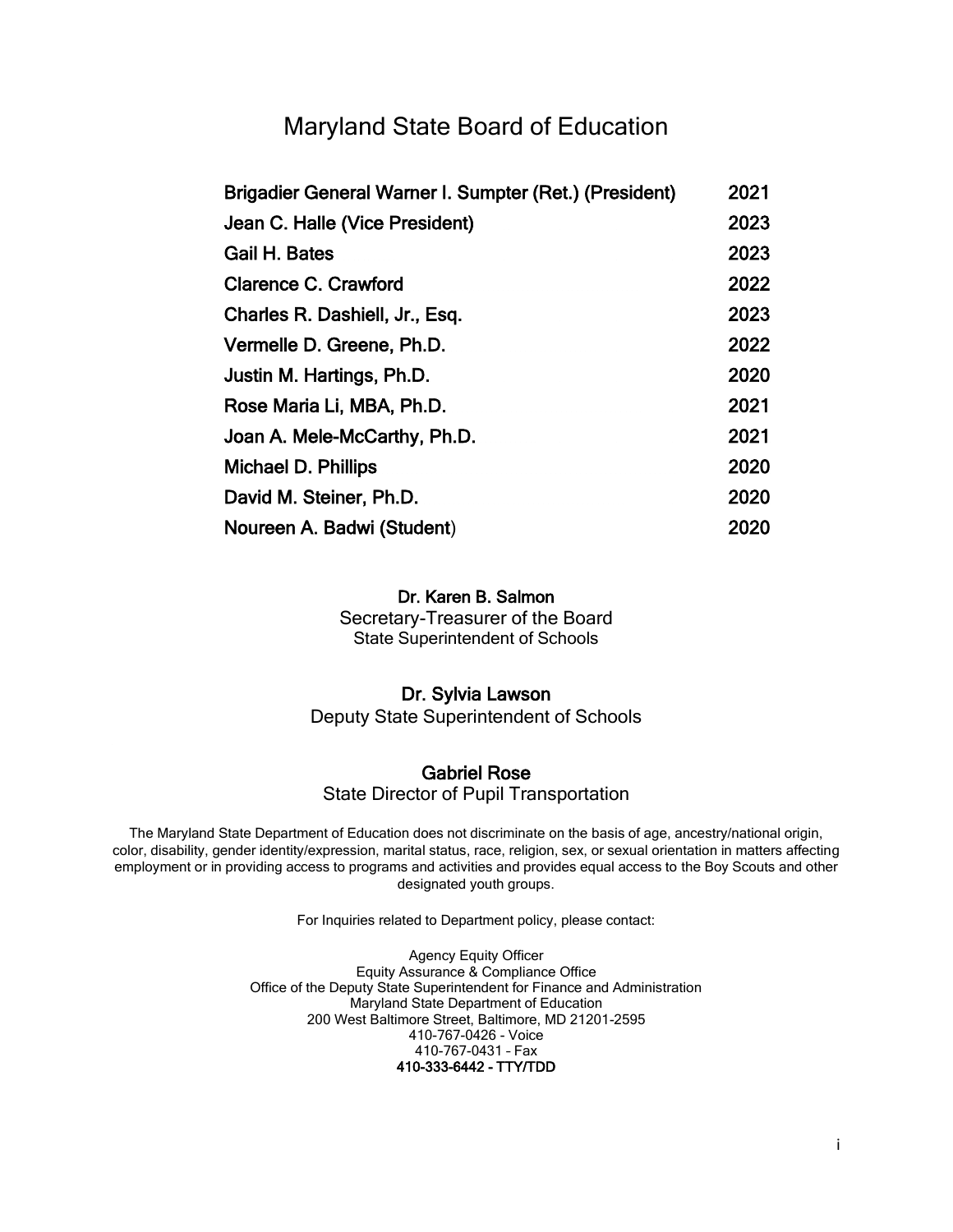# **Contents**

| I.    |    |
|-------|----|
| П.    |    |
| III.  |    |
| IV.   |    |
| V.    |    |
| VI.   |    |
| VII.  |    |
| VIII. |    |
| IX.   |    |
| Χ.    |    |
| XI.   |    |
| XII.  |    |
| XIII. |    |
| XIV.  |    |
| XV.   |    |
| XVI.  |    |
|       |    |
|       | 11 |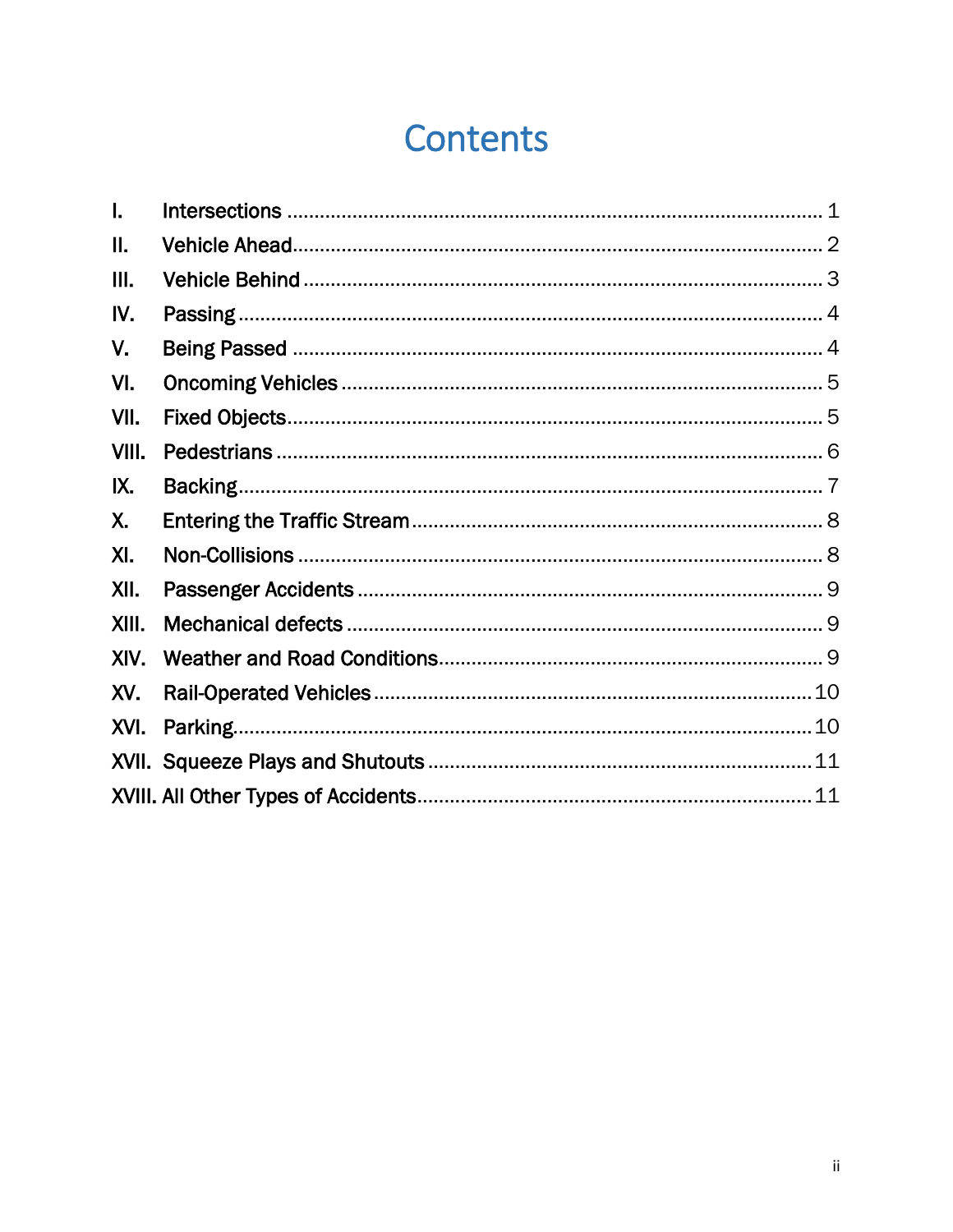# INTRODUCTION

[INTRODUCTION.........................................................................................................4](file:///E:/Information%20by%20Topic/Accident%20Reporting/Accident%20Preventability/Determining%20Preventability%20DRAFT.docx%23_Toc19798044) Department of Education from information provided by the National Safety Council and the Maryland Motor Vehicle<br>In the Maritime is a basic boundaries of the contributional accident review boards and committees in properly **and in the state of the state of the state of the state of th** classifying school bus accidents as either preventable or<br>non-preventable. This guide has been developed by the Maryland State Law. This guide has been designed to assist local non-preventable.

encouraged to read this guide carefully. To promote **the carefully. To promote** be used when making determinations regarding the **the company of the set of the company of the company of the company of the company of the company of the company of the company of the company of the company of the company** uniformity across the State, it is expected that this guide preventability of school bus accidents.

school bus driver was primarily or legally responsible for the accident; it means that the driver did not do everything **the accident; it means that the driver did not do everything** accident. In other words, he or she was not a defensive  $\frac{1}{2}$ A determination of preventable does not mean that the that reasonably could have been done to avoid the driver.

is a professional driver and will be held to the highest standards of defensive driving. A defensive driver is one **the contract of the contract of the contract of the contract of the contract of the contract of the contract of the contract of the contract of the contract of the** the lack of skill of improper driving practices of other **the lack of skill of improper driving practices of other** on pensate for unusual weather, road, and traffic conditions and is not tricked into an accident by the  $\blacksquare$ alert to accident inducing situations, the defensive driver and states of the states of the states of the states recognizes the need for preventive action in advance and<br>takes the necessary precautions to prevent or avoid an A certified commercial driver's licensed school bus driver who commits no driving errors and makes allowances for drivers. A defensive driver adjusts his or her own driving to unsafe actions of pedestrians and other drivers. By being recognizes the need for preventive action in advance and accident.

 driver might prevent an accident. A school bus driver may common types of preventable and non-preventable<br>accidents based on past decisions of the National Safety It is impossible to describe in detail the many ways a not absolve themselves of any defensive driving skills or responsibilities. This guide merely presents the most common types of preventable and non-preventable Council.



Maryland State Department of Education Office of Pupil Transportation 200 West Baltimore Street Baltimore, MD 21201 410-767-0209

 *Revised 2019*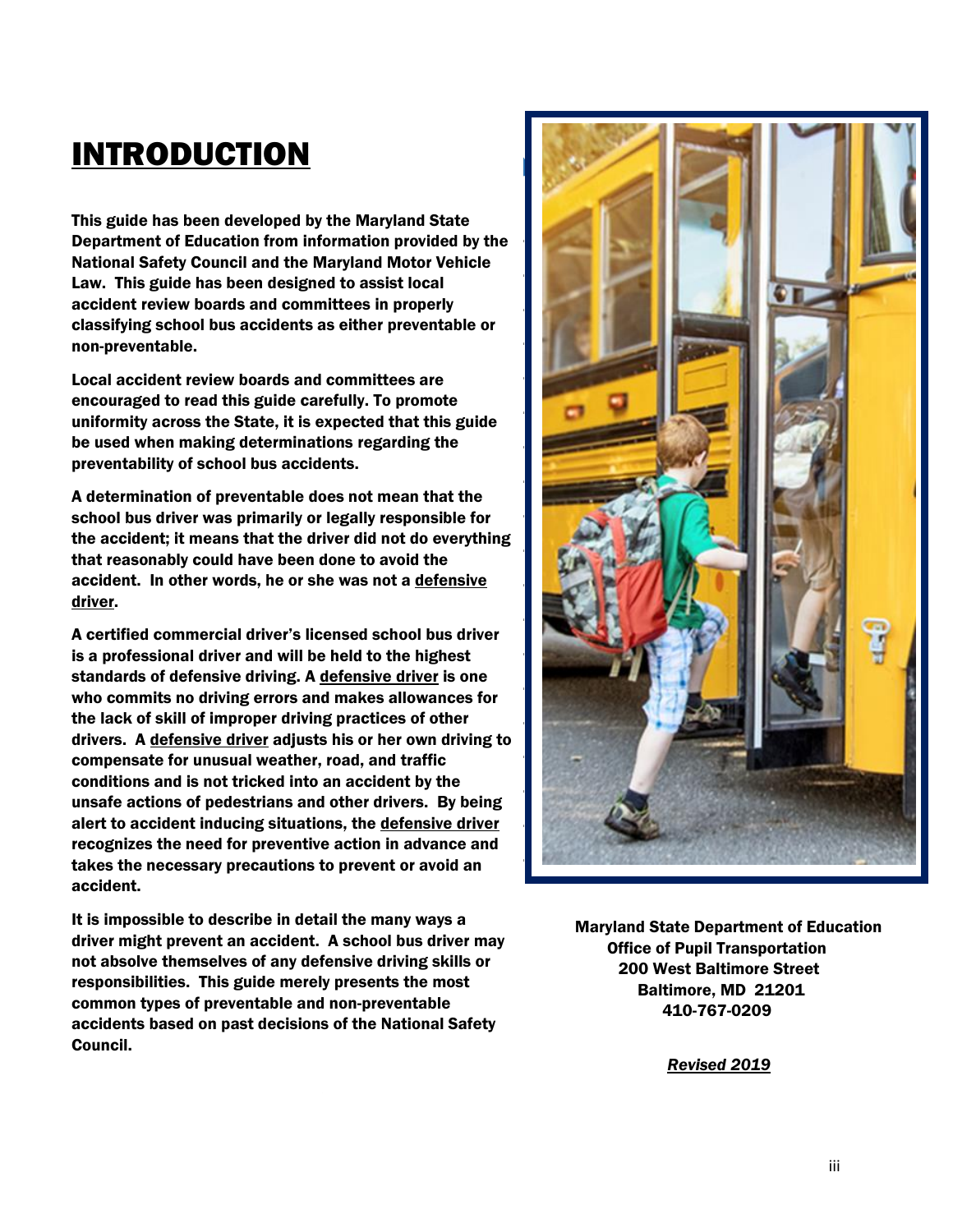# DETERMINING PREVENTABILITY OF SCHOOL BUS ACCIDENTS

# <span id="page-4-0"></span>I. INTERSECTIONS

It is the responsibility of the school bus driver to approach, enter and cross intersections prepared to avoid accidents that might occur through the action of other drivers. Complex traffic movement, blind intersections, or failure of other drivers to conform to law or obey traffic control devices does not automatically make an accident nonpreventable. Intersection accidents may be preventable even though the school bus driver has not violated any traffic regulations. The failure of a school bus driver to take precautionary measures before entering the intersection should be studied when making a decision. When a school bus driver crosses an intersection and another driver's obvious actions (including excessive speed, crossing the school bus driver's lane in turning, and coming from a blind spot) should have warned the school bus driver of a potential accident situation, the decision based on such entrapment should be preventable.

- 1. Failed to control speed so that he or she could stop within available sight distance.
- 2. Failed to check cross-traffic and wait for it to clear before entering an Intersection.
- 3. Pulled out from the side street in the face of oncoming traffic.
- 4. Collided with a person, vehicle, or object while making a right or left turn.
- 5. Collided with an oncoming vehicle making a turn in front of the bus.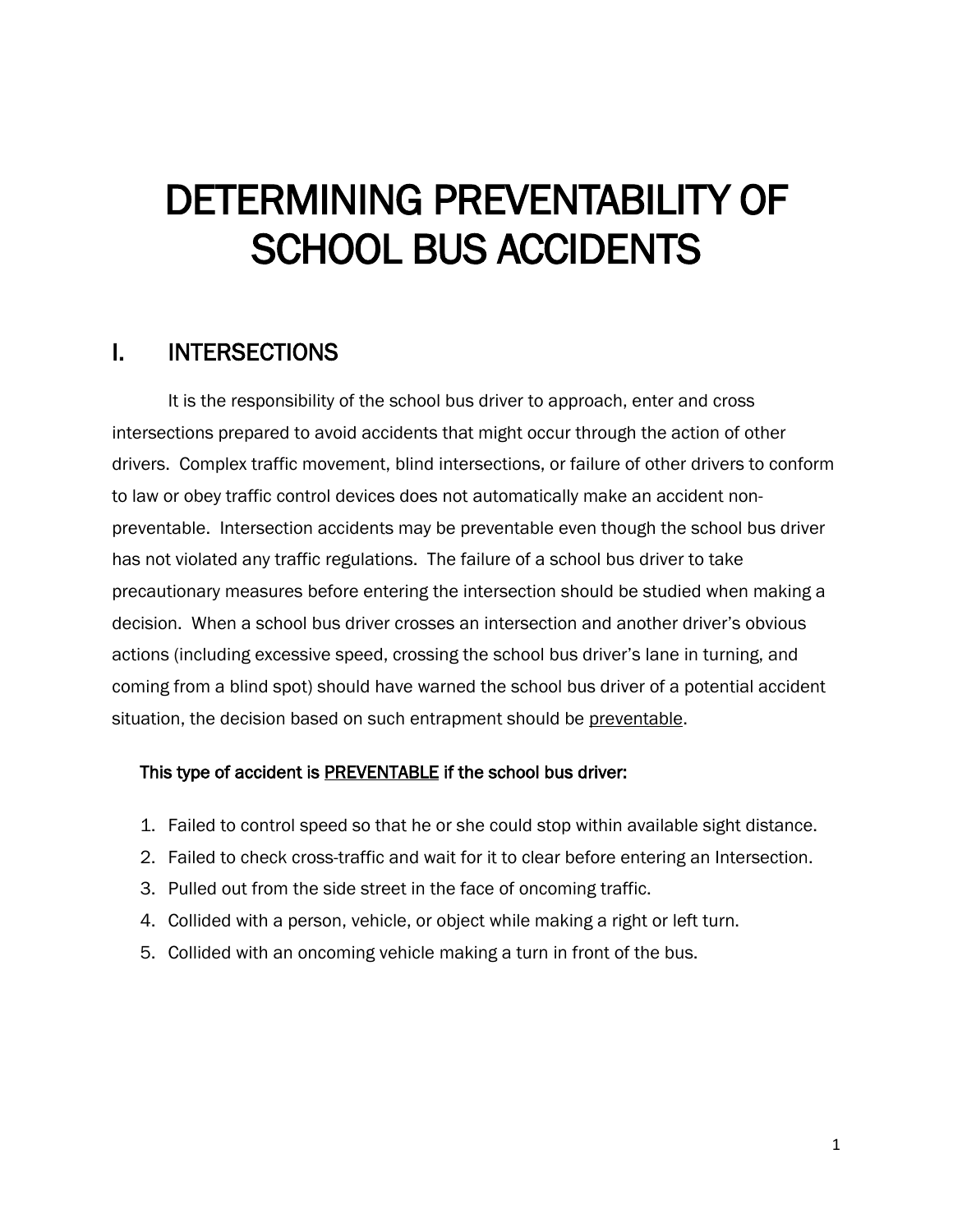# <span id="page-5-0"></span>II. VEHICLE AHEAD

Regardless of an abrupt or unexpected stop of the vehicle ahead, the school bus driver can prevent front-end collisions by maintaining a safe following distance at all times. This includes being prepared for possible obstructions on the highway, either in plain view or hidden by the crest of a hill or the curve of a roadway. Speed during non-daylight hours should be such that the vehicle can come to a stop within the forward distance illuminated by the vehicle's headlights. Overdriving your headlights illuminated distance in the dark is a common cause of front-end collisions.

- 1. Failed to maintain a safe following distance and have the bus under control.
- 2. Failed to keep alert to traffic conditions and did not slowdown.
- 3. Failed to ascertain whether a vehicle ahead was moving slowly, stopped, or slowing down for any reason.
- 4. Misjudged the rate of closing between the bus and vehicle ahead.
- 5. Came too close to the vehicle ahead before pulling out to pass.
- 6. Failed to wait for a stopped vehicle ahead to move into the clear before moving the bus.
- 7. Failed to leave sufficient room for passing vehicle to get safely back in line.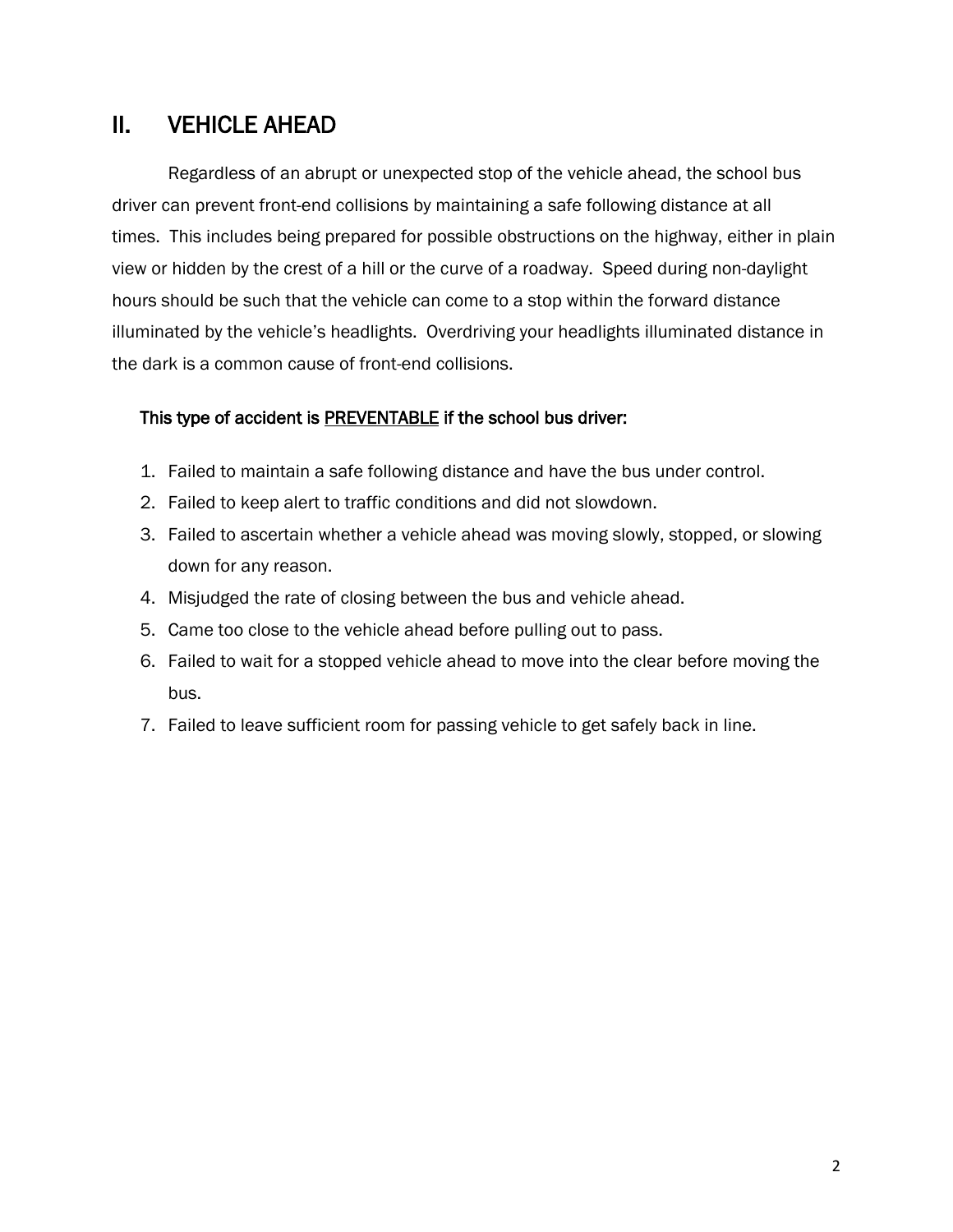# <span id="page-6-0"></span>III. VEHICLE BEHIND

Investigations often disclose that drivers risk being struck from behind by failing to maintain a margin of safety in their own following distance. Rear-end collisions preceded by a rollback, an abrupt stop at a railroad grade crossing, a traffic signal change, or the school bus driver's failure to signal a turn at an intersection should be charged preventable. Accidents involving the school bus driver's failure to signal intentions or to slow down gradually should be considered preventable.

#### This type of accident is **PREVENTABLE** if the school bus driver:

- 1. Was passing slower traffic near an intersection and had to make a sudden stop.
- 2. Made sudden stop to park, load, or unload.
- 3. Was improperly parked.
- 4. Rolled back into a vehicle behind.

- 1. Was legally and properly parked.
- 2. Was proceeding in his own lane of traffic at a safe and lawful speed.
- 3. Was stopped in traffic due to existing conditions, was stopped in compliance with traffic sign or signal or, at the direction of a police officer or other person legitimately controlling traffic.
- 4. Was in proper lane waiting to make a turn.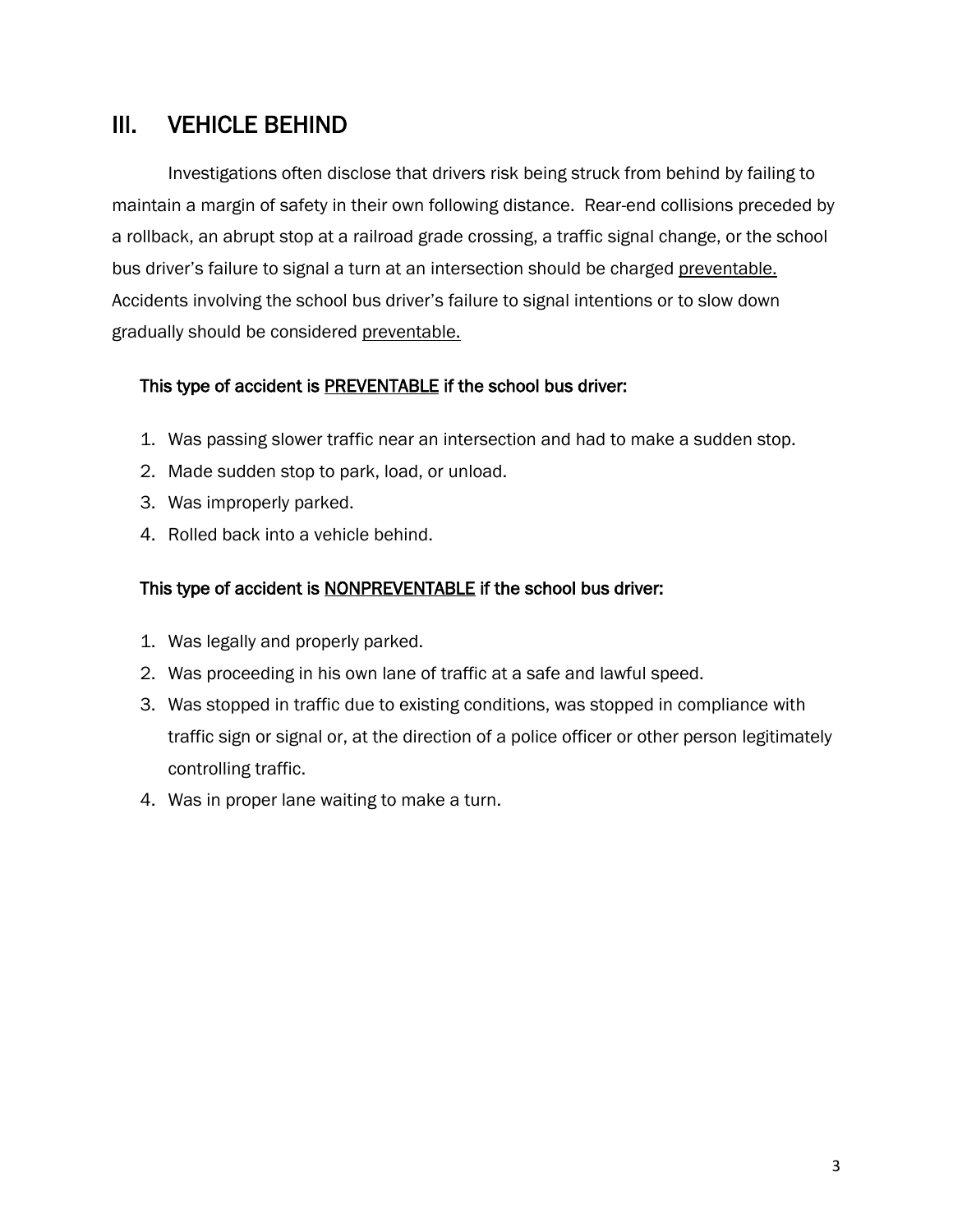# <span id="page-7-0"></span>IV. PASSING

Failure to pass safely indicates faulty judgment and the possible failure to consider one or more of the important factors a driver must observe before attempting the maneuver. Unusual actions of the driver being passed or of oncoming traffic might appear to exonerate a driver involved in a passing accident; however, the entire passing maneuver is voluntary and is the driver's own responsibility.

#### This type of accident is **PREVENTABLE** if the school bus driver:

- 1. Passed where view of the road ahead was obstructed because of hill, curve, vegetation, traffic, adverse weather conditions, etc.
- 2. Attempted to pass in the face of closely approaching traffic.
- 3. Failed to pass in a safe and prudent manner.
- 4. Failed to signal change of lanes.
- 5. Pulled out in front of other traffic overtaking from the rear.
- 6. Cut in short returning to right lane.

# <span id="page-7-1"></span>V. BEING PASSED

Sideswipes and cut-offs involving a school bus driver being passed by another vehicle are preventable if the school bus driver failed to yield to the passing vehicle by slowing down or moving to the right where possible.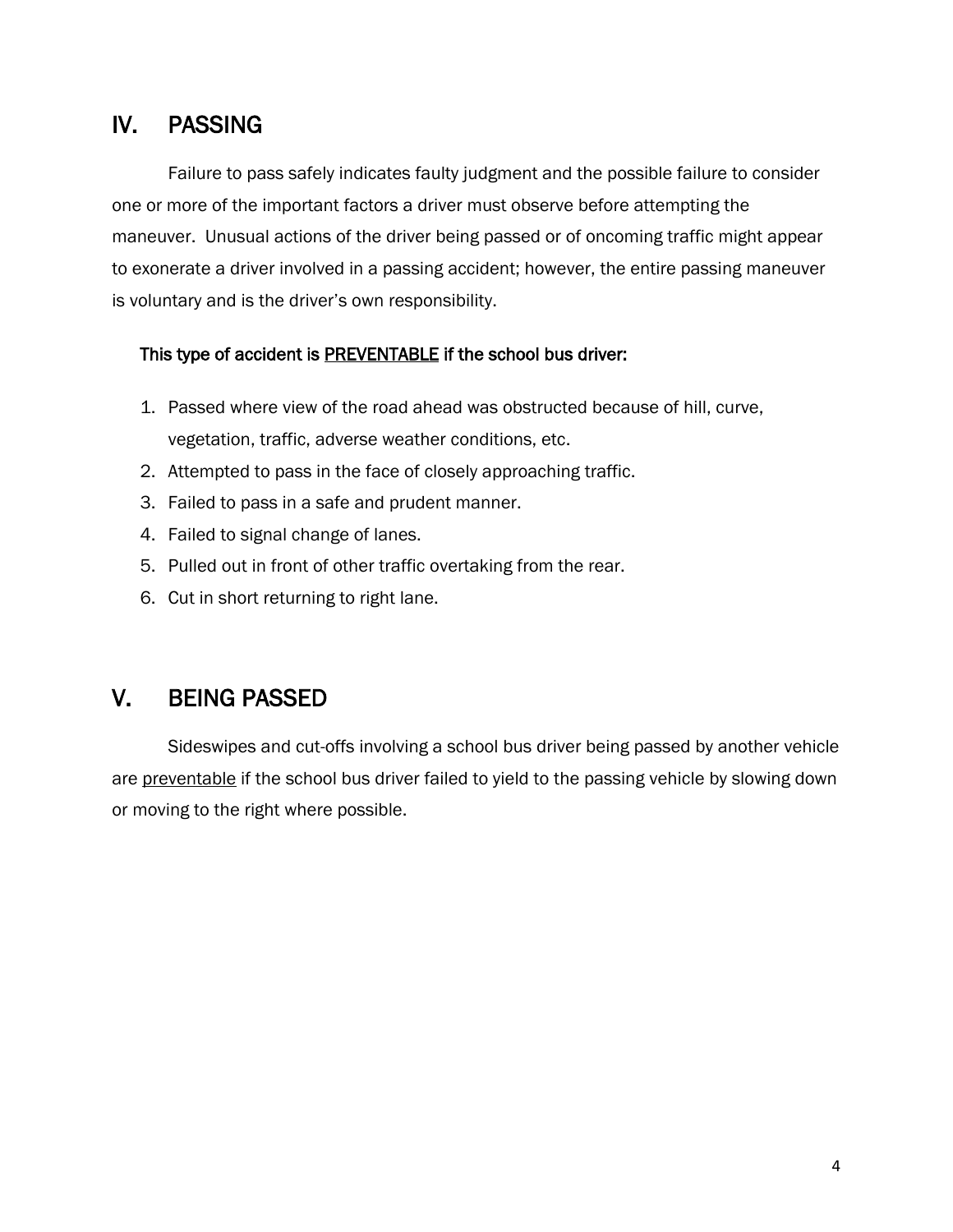# <span id="page-8-0"></span>VI. ONCOMING VEHICLES

It is extremely important to check the actions of the school bus driver involved in a head-on or sideswipe accident with a vehicle approaching from the opposite direction. The exact location of vehicles, prior to and at the point of impact, must be carefully verified. Even though an opposing vehicle enters the school bus driver's traffic lane, it may be possible for the bus driver to avoid the collision. For example, if the opposing vehicle was in a passing maneuver and the school bus driver failed to slow down, stop, or move to the right to allow the vehicle to re-enter his own lane, the school bus driver failed to take action to prevent the accident. Failing to warn the oncoming driver by sounding the horn should also be taken into account.

#### This type of accident is **PREVENTABLE** if the school bus driver:

- 1. Was not entirely in their proper lane of travel.
- 2. Did not pull to the right and slow down or stop for the vehicle encroaching on the lane of travel. Such action could have been taken without additional danger.

### <span id="page-8-1"></span>VII. FIXED OBJECTS

Collisions with fixed objects are most often preventable. Fixed object accidents usually involve failure to check or properly judge clearances. New routes, resurfaced roadways, under bridges, inclined roadways, trees or other objects overhanging the traveled portion of the road, and similar situations are not, in themselves, valid reasons for excusing a driver from a fixed object accident. The school bus driver must be constantly on the lookout for such conditions and make the necessary allowances.

Exceptions may occur if the collision with a fixed object occurred in the avoidance of a more severe collision. Additionally objects that are typically fixed objects (ex. poles, trees, signs, etc.) but are put into motion, that strike a school bus may be unavoidable.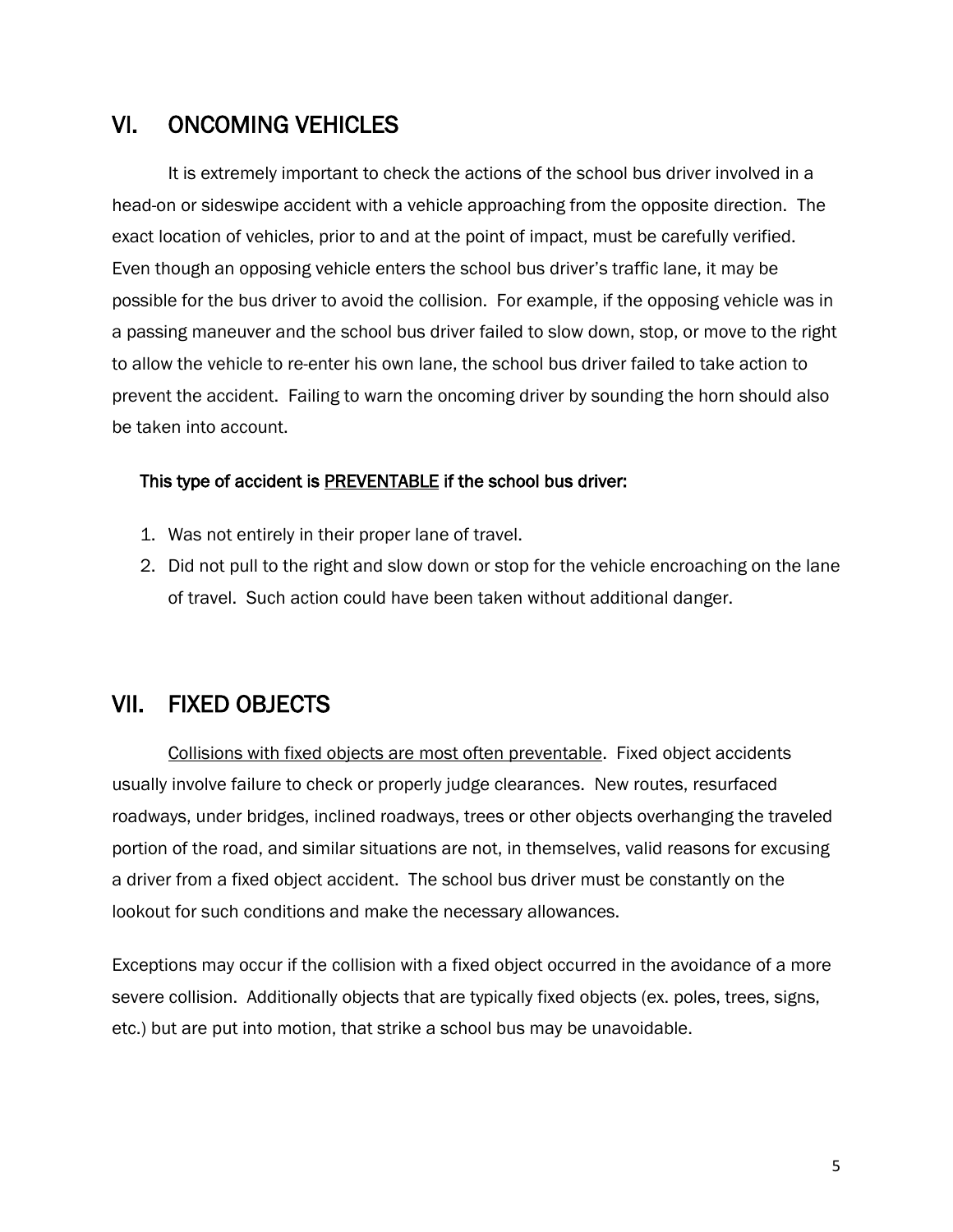#### <span id="page-9-0"></span>VIII. PEDESTRIANS

Traffic regulations and court decisions generally favor the pedestrian hit by a moving vehicle. An unusual route of a pedestrian at mid-block or from between parked vehicles does not necessarily relieve a driver from taking precautions to prevent such accidents. Whether speed limits are posted or the area is placarded with warning signs, speed too fast for conditions should be considered. School zones, shopping areas, residential streets, and other areas with special pedestrian traffic must be traveled at reduced speeds as required by the particular situation. Bicycles, motor/electric scooters, and similar equipment are generally operated by young and inexperienced operators. The school bus driver who fails to reduce the speed of the bus when this type of equipment is operated within sight distance has failed to take the necessary precautions to prevent an accident. Merely keeping within posted speed limits is not taking adequate precautions when unusual conditions call for voluntary reduction of speed.

- 1. Did not reduce speed in an area of heavy pedestrian traffic.
- 2. Was not prepared to stop.
- 3. Failed to yield right-of-way to a pedestrian.
- 4. Failed to make a full stop before crossing a sidewalk (exiting or entering a parking lot, garage, etc.)
- 5. Failed to follow proper procedures when entering an intersection.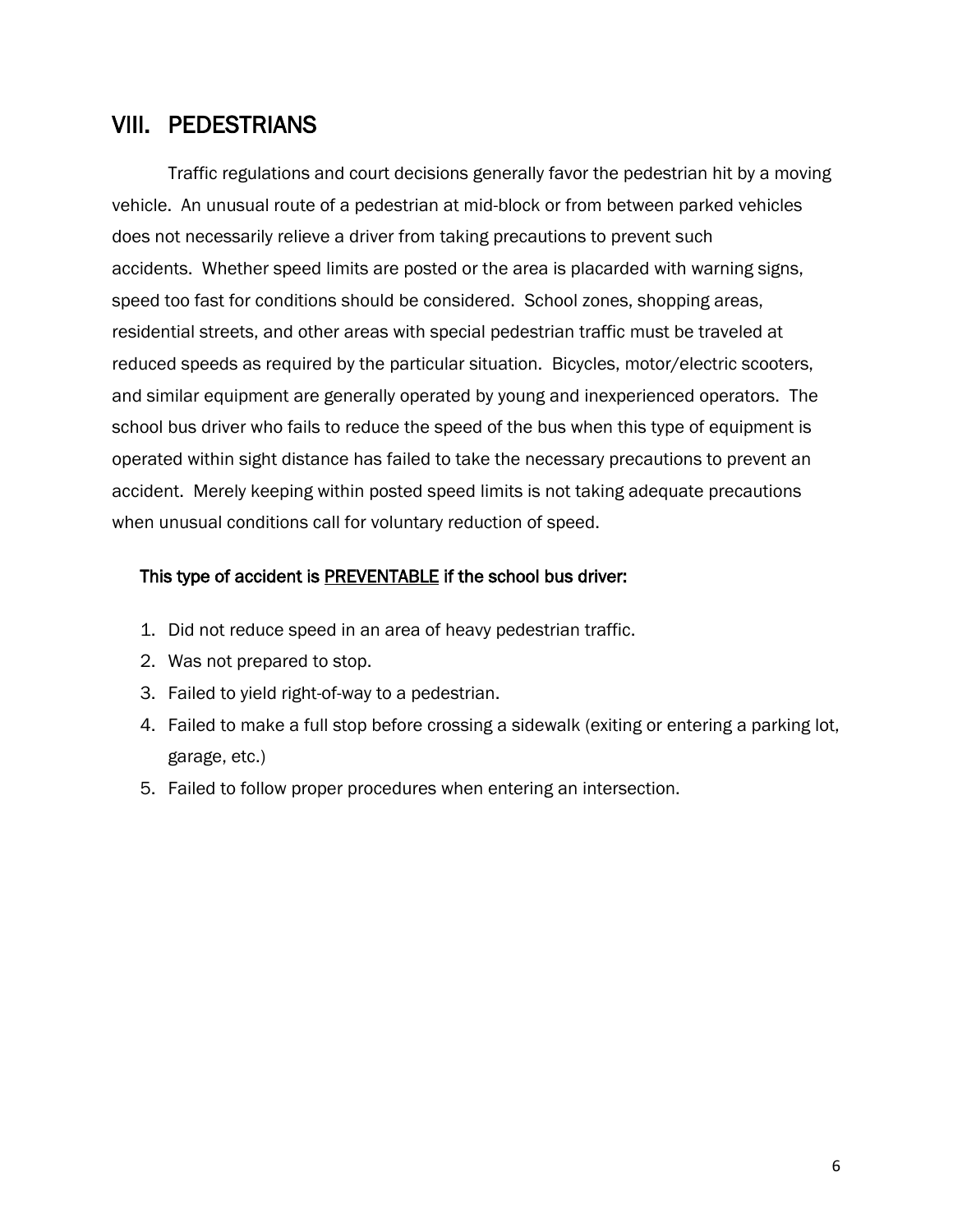# <span id="page-10-0"></span>IX. BACKING

Practically all backing accidents are preventable. A school bus driver is not relieved of the responsibility for backing safely when a guide is involved in the maneuver. A guide cannot control the movement of the vehicle; therefore, the driver must check all clearances personally.

- 1. Backed when backing could have been avoided by better planning of the route.
- 2. Backed into the traffic stream when such backing could have been avoided.
- 3. Failed to get out or walk to the back of the vehicle and check the proposed path of backward travel.
- 4. Depended solely on mirrors or backup camera/alarm, when it was practicable to look back.
- 5. Failed to get out of vehicle periodically and recheck conditions when backing a long distance.
- 6. Failed to check behind vehicle parked at curb before attempting to leave parking space.
- 7. Relied solely on a guide to help back the bus.
- 8. Backed from the blind side when a slight angle approach could have been made.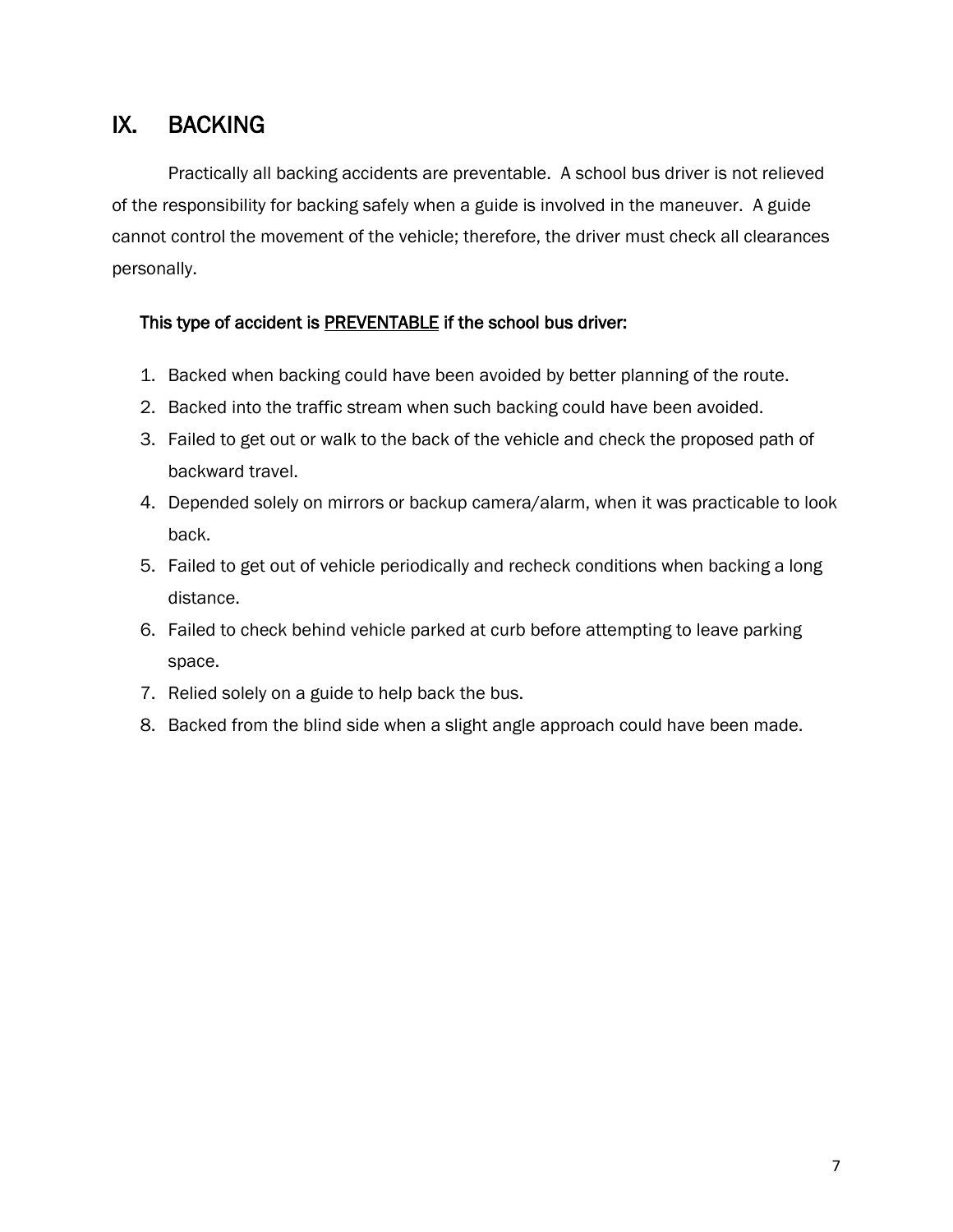# <span id="page-11-0"></span>X. ENTERING THE TRAFFIC STREAM

The school bus driver has the responsibility to enter the flow of traffic safely. Accidents in this situation can be avoided by communicating with surrounding traffic their intentions to enter the traffic stream. The school bus driver should activate the proper turn signal, check traffic conditions, and check the mirrors, remembering to make allowances for blind spots. The school bus driver must judge the traffic speed properly in order to merge smoothly into the flow of traffic. Failure to follow these procedures may disrupt the steady stream of traffic and cause a preventable accident.

#### This type of accident is PREVENTABLE if the school bus driver:

- 1. Failed to signal when pulling out from the curb.
- 2. Failed to check traffic before pulling out from the curb.
- 3. Failed to look back to check traffic if in a position where mirrors did not show traffic conditions.
- 4. Attempted to pull out in a manner which forces other vehicle(s) to change speed or direction.
- 5. Failed to make a full stop before entering from a side street, alley, or driveway.
- 6. Failed to make a full stop before crossing a sidewalk (existing or entering parking lots, garages, etc.)
- 7. Failed to yield the right-of-way to approaching traffic.

# <span id="page-11-1"></span>XI. NON-COLLISIONS

A non-collision accident, such as overturning or running off the road, may result from emergency action by the school bus driver to preclude being involved in a collision. Examination of the driving procedure prior to the accident may reveal speed too fast for conditions or other factors. The school bus driver's actions prior to the accident should be examined carefully for possible errors or lack of defensive driving practice.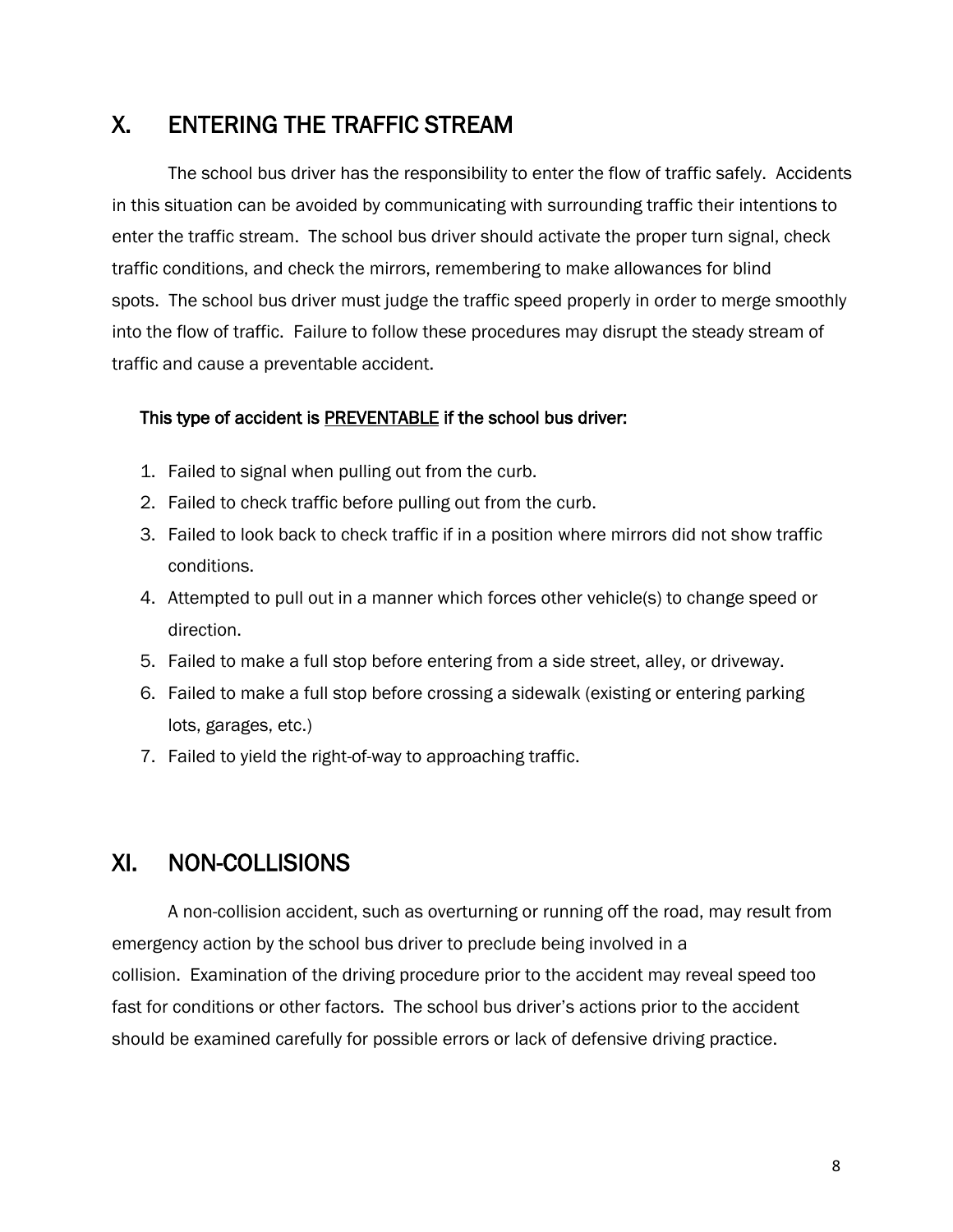#### <span id="page-12-0"></span>XII. PASSENGER ACCIDENTS

Passenger accidents are preventable when they are caused by faulty operation of the vehicle. Even though the accident did not involve a collision of the vehicle, it must be considered preventable when the school bus driver stops, turns, or accelerates abruptly and causes a passenger injury. Even when no unusual action is taken by the driver, any injury to a student who is standing or is otherwise out of his seat, but for whom seat space is available, is preventable. If, in order to avoid a collision, a school bus driver takes an abrupt evasive action that results in passenger injury, a check should be made to determine whether proper driving prior to the emergency would have eliminated the need for the evasive maneuver.

### <span id="page-12-1"></span>XIII. MECHANICAL DEFECTS

The school bus driver is responsible for performing a thorough pre- and post-trip inspection. Accidents involving mechanical defects that should have been detected in the pre-trip or post-trip inspection or during the normal operation of the vehicle are preventable.

# <span id="page-12-2"></span>XIV. WEATHER AND ROAD CONDITIONS

<span id="page-12-3"></span>Weather is frequently --- and incorrectly --- used as a justification for determining an accident to be non-preventable. Adverse weather and poor road conditions accompanying such weather does not relieve the school bus driver from responsibility for resulting accidents. A defensive driver takes into account weather and the resulting road conditions and takes appropriate action to avoid such accidents.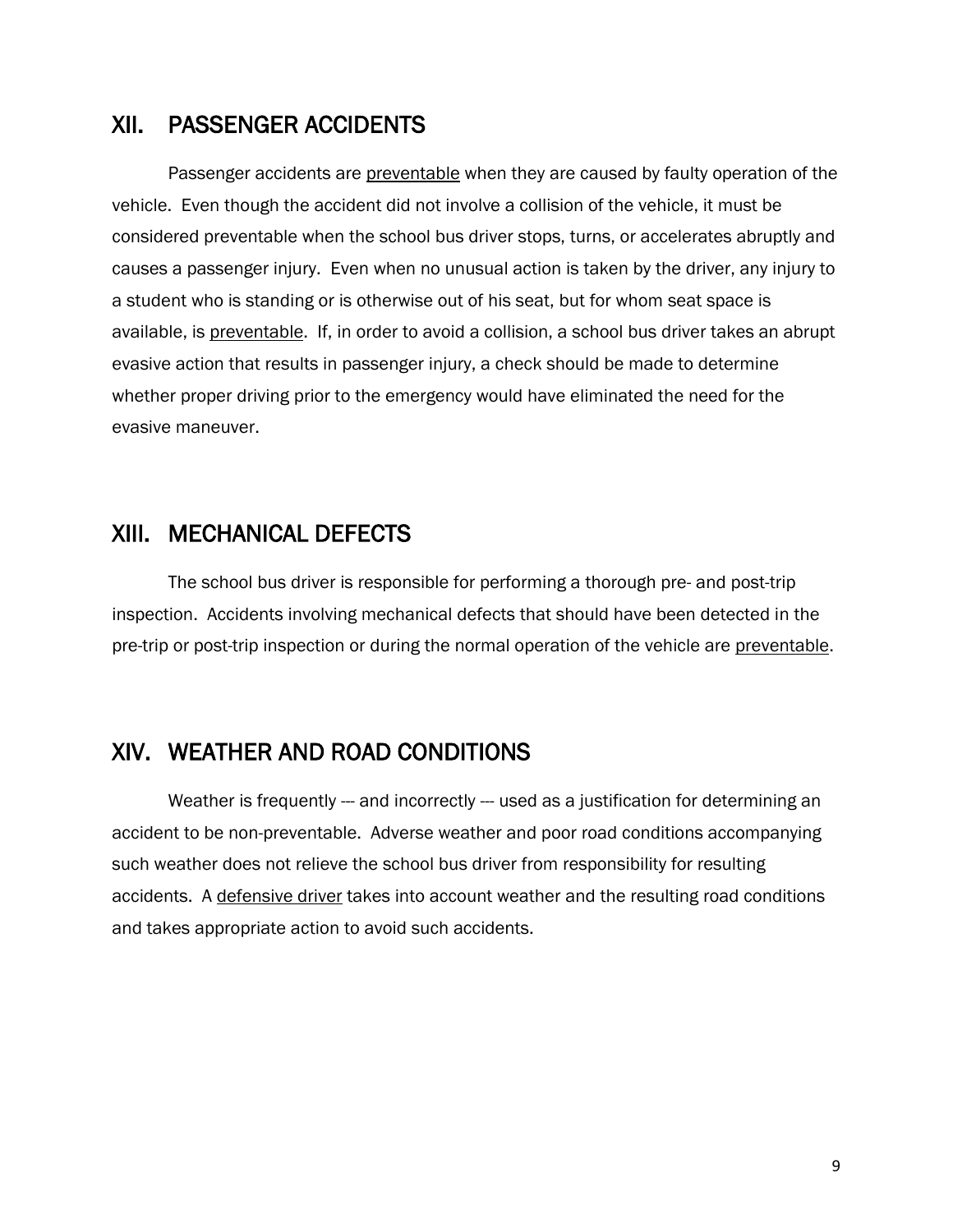# XV. RAIL-OPERATED VEHICLES

Rail crossings pose significant danger and are limited where reasonably possible. A defensive driver follows the prescribed crossing procedure and does not attempt to cross when signals are activated or a train can be seen or heard.

#### This type of accident is **PREVENTABLE** if the school bus driver:

- 1. Failed to follow the prescribed crossing procedure.
- 2. Attempted to cross the tracks directly ahead of a train.
- 3. Ran into the side of a train.
- 4. Stopped or parked on or too close to tracks.

# <span id="page-13-0"></span>XVI. PARKING

Unconventional parking locations, including double parking, failure to put out warning devices, etc., generally constitute evidence for judging an accident preventable. Roll-away accidents from a parked position normally should be classified preventable. This includes unauthorized entry into an unattended vehicle, or failure to properly block wheels or turn wheels toward the curb to prevent vehicle movement.

- 1. Was properly parked in a location where parking was permitted.
- 2. Had protected the vehicle by emergency warning devices as required by federal and state regulations or if the driver was in the process of setting out or retrieving signals. (This provision applies to the use of turn signals as emergency warning lights under federal regulations).